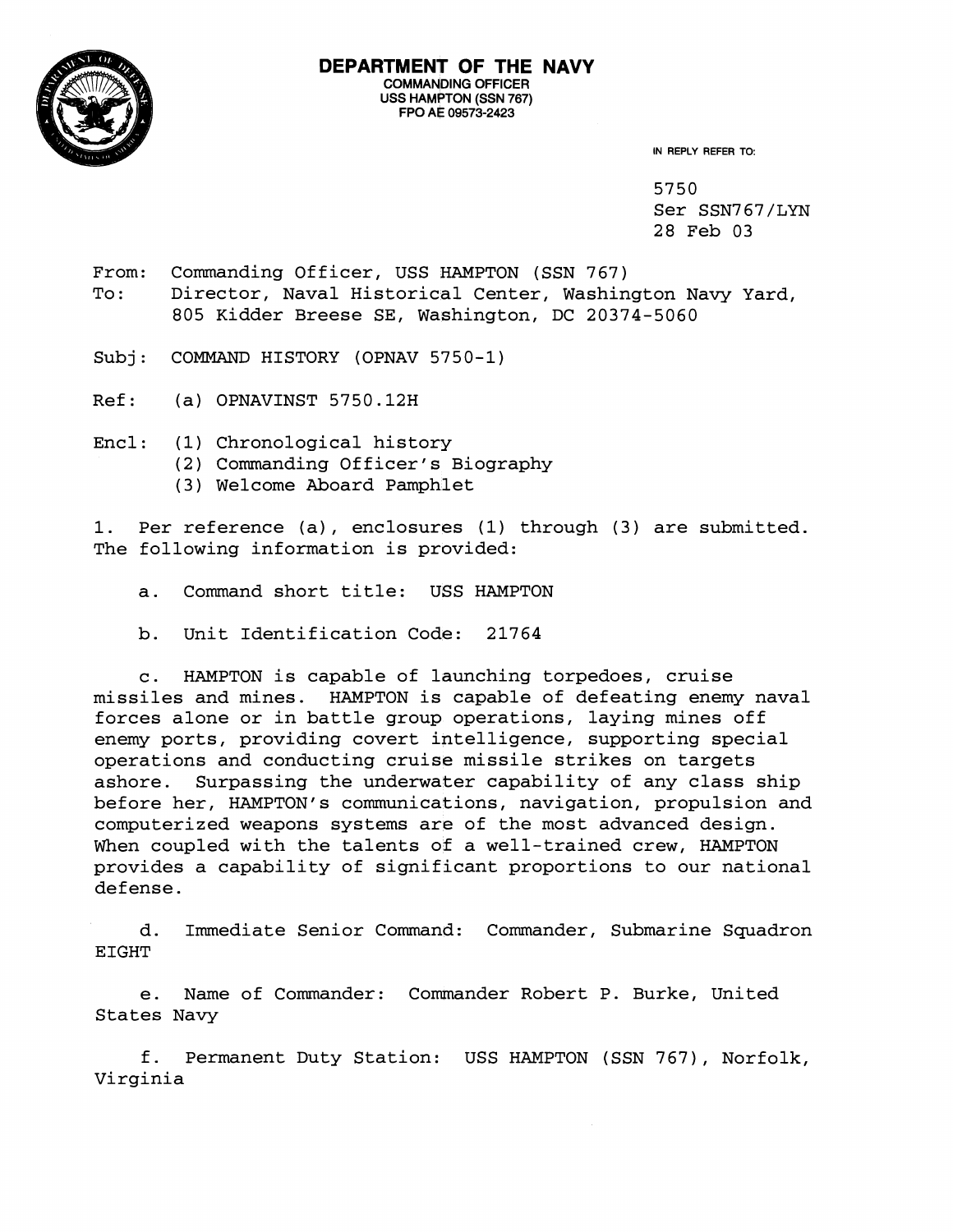## Subj: COMMAND HISTORY (OPNAV 5750-1)

## 2. Narrative

USS HAMPTON (SSN 767) successfully completed a Selected Restricted Availability and follow-on sea trials in March. Following a short voyage repair period, HAMPTON returned to sea in April to regain the crew's proficiency for operating the ship at sea.

Late April saw HAMPTON at the Atlantic Fleet's underwater range to maintain the crew's proficiency at firing weapons followed by a brief liberty port visit to Port Canaveral, Florida.

In May HAMPTON was tasked with carrying out a tactical development exercise off the coast of New England followed by various training exercises off the coast of North Carolina.

HAMPTON underwent a Tactical Readiness Evaluation during July followed by an upkeep period where various upgrades and new systems were installed.

In August and September, HAMPTON underwent a major fire control and a new computer local area network installation. This extended in port period was followed by the ship's Operational Reactor Safeguards Examination, where HAMPTON received the highest grade possible.

In November the crew was provided a well-deserved liberty port following a VIP and dependent cruise out of Port Canaveral, Florida. On 27 November 2002, Commander Robert P. Burke relieved Commander John L. Lovering as Commanding Officer.

Through the remainder of the year, HAMPTON conducted the first of two Pre-Overseas Movement upkeeps in preparation for the 2003 deployment.

AND

M. A. STERN By direction

Copy to: (w/o encl) COMSUBRON EIGHT COMSUBLANT